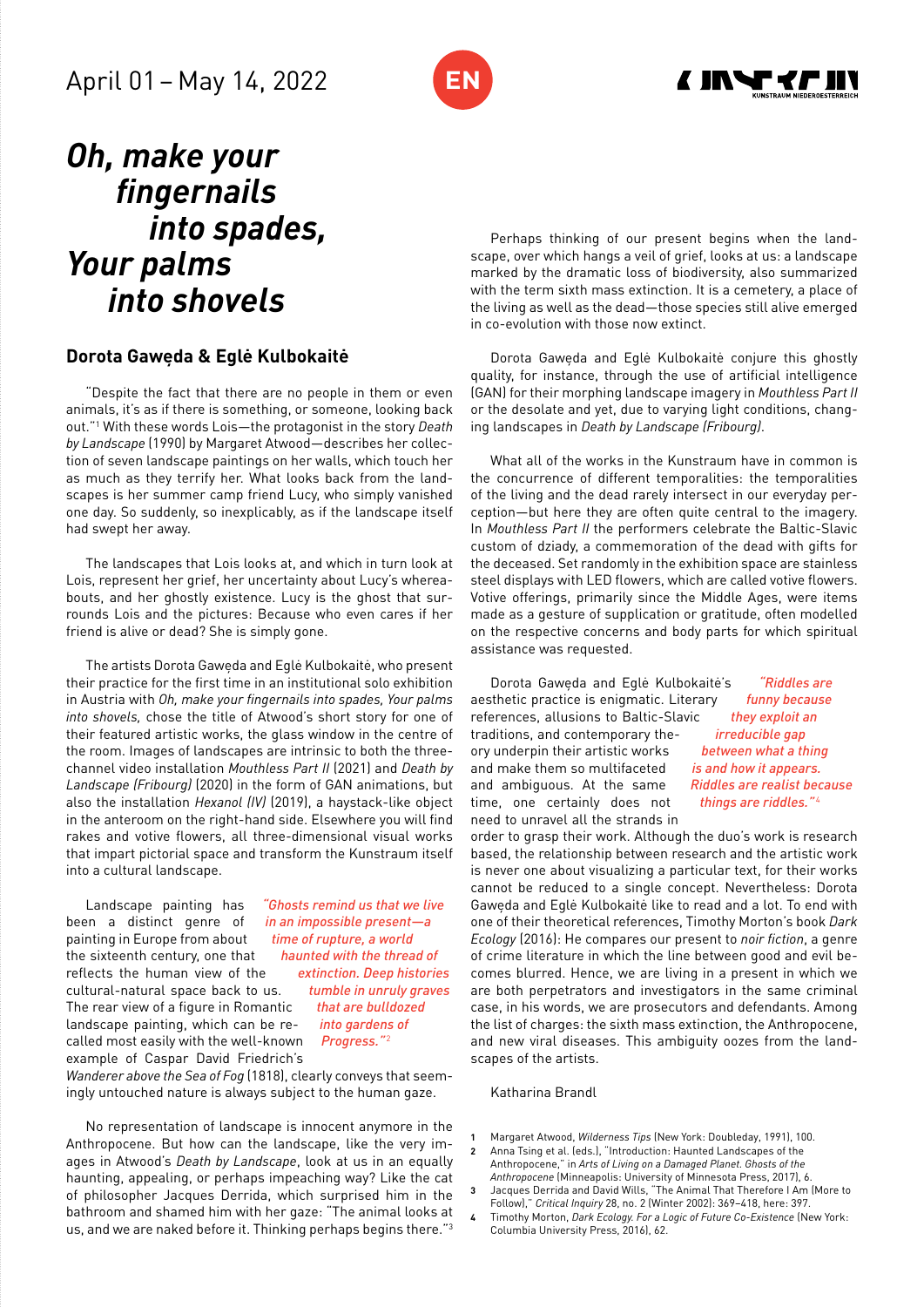Mouthless Part II, 2021 Three-channel video installation, 23:08 min ➞ Floor plan 01

The video installation is centred on a musical piece composed especially for project, which is recited silently and lip-synced by the performers. Singing voices mingle around them, claiming more and more presence as they grow louder. In the middle of the song there is a reversal of the sung text to finally arrive back at the starting point and begin anew. In the exhibition space this cyclical quality corresponds with the repetition of the video in a loop. The song text included in the exhibition booklet critically examines the Romantic poetry of John Clare and Adam Mickiewicz, especially in relation to the Romantic period's popular, pregnant depiction of nature and, in Mickiewicz's case, a nation-building concept derived from it.

The polyphony of the song is characteristic of  $\rightarrow$  Sutartinės, traditional Lithuanian folk songs, and reminiscent of ritual incantations. This association recurs in the setting of the video: a dinner in the spirit of  $\rightarrow$  Dziady, the Baltic-Slavic "Day of the Dead". The spirits of the dead are invoked to form a community with them. Pre-Christian rituals like these reflect a strong bond between the living and the dead, and thus a fundamental doubt about the concept of a "past" past. The dead live, be it in oral recitation, as spirits, or in bequeathing traditions.

At the same time, a landscape—created with  $\rightarrow$  GAN animation (a technology also behind so-called *deepfakes*) can be observed in the background, which dissolves dichotomies such as nature/culture or city/countryside and appears both dystopian and liberating. Here everything is in flux, and the boundaries between human-made categories blur. The strong references to Baltic-Slavic folklore mix with ecofeminist criticism. Inspired by Timothy Morton's notion of ➞ecological awareness, explored in his book *Dark Ecology*, a critical examination of dominant concepts—such as human, nature, body, earth, land, etc.—unfolds, mapping out a future coexistence.

In their video work Dorota Gawęda and Eglė Kulbokaitė propagate a deconstruction of human-made categories and a radical bond between everything living and dead. Through the polyphony and multilingualism of the sung text, through cinematic means such as rising smoke, which seems to reject the confines of the frame and thus the artistic medium itself, and instead tries to envelop the viewers, through the long fingernails digging into the earth ("Oh, make your fingernails into spades, Your palms into shovels!"), the artists create an atmosphere in which all elements exist in harmony with each other. Whether human or spirit, whether living or dead, whether performer or visitor.

*Mouthless Part II* by: Dorota Gawęda and Eglė Kulbokaitė; Editing: Dorota Gawęda and Eglė Kulbokaitė; Composition: Dorota Gawęda and Eglė Kulbokaitė, Haraldur Thrastarson; Words: Dorota Gawęda and Eglė Kulbokaitė; Voice: Valentin Bezençon, Anastasia Chaguidouline, Abongile Gwele; Performers: Tiran Willemse, Oskar Pawełko, Dorothea Rust; Sound Design: Haraldur Thrastarson; Costume: Tim Heyduck with Manfred Elias Knorr; Props and Scenography: Dorota Gawęda and Eglė Kulbokaitė; Casting: Dorota Gawęda and Eglė Kulbokaitė; Make-up: Jasmin Berger; Camera and Post-Production: Raphael Wanner; Animation: Dorota Gawęda and Eglė Kulbokaitė.

Supported by: Pro Helvetia – The Swiss Arts Council, CH; Fachausschuss Film und Medienkunst BS/BL; On Curating, Zürich; Istituto Svizzero, IT

#### Death by Landscape (Fribourg), 2020

Digital print on glass, lead, larch wood frame ➞ Floor plan 02

In Margaret Atwood's eponymous story, a young girl vanishes without a trace on a camping trip. Her friend Lois will never get over her death: Lucy is simply gone, as if she had been swallowed by the landscape. The girl did not fall victim to the forces of the "harsh wilderness" but to the landscape: that version of nature appropriated and exploited by humans, even though her death remains unexplained and Lois's grief for her friend chronic. Originally, *Death by Landscape (Fribourg)* was conceived for an exhibition at Fri Art Kunsthalle Fribourg and picked up on the longstanding glass painting tradition there. Since the early modern period, landscape as a genre of painting stands for a pictorial tradition that aestheticizes the human view of nature and charges it with different contents depending on the era.

# Hexanol (IV), 2019

Aluminium, steel, hay ➞ Floor plan 03

The first thing that confronts visitors to this installation is the smell. Responsible for it is the chemical compound cis-3-Hexen-1-ol. It is the smell of mown lawn and old books, the smell of decomposing cellulose. For many people, it immediately provokes childhood memories and thus has a positive connotation. However, the menacing pointed shape of the human-size haystack counters this impression as a motif of agrarian culture that turns against humans and becomes a danger. Furthermore, the form of the pile of hay resembles a pyre, thus bringing to mind execution methods like those used in witch hunts.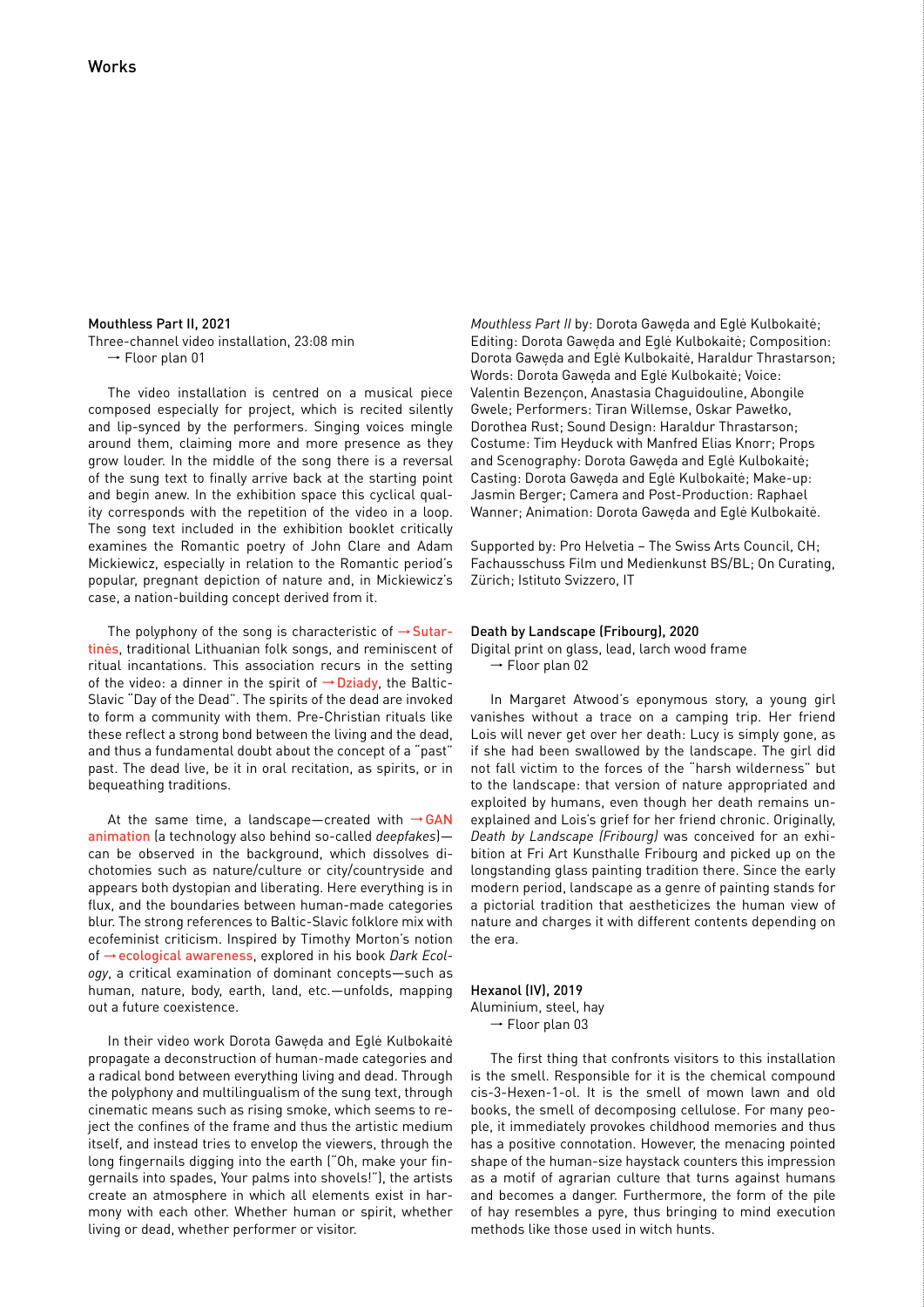For when I look at you for a moment, then it is no longer possible for me to speak; my tongue has snapped, at once a subtle fire has stolen beneath my flesh, I see nothing with my eyes, my ears hum, sweat pours from me, a trembling seizes me all over, I am greener than grass, and it seems to me that I am a little short of dying. (I–II), 2019 Spruce wood, polished steel, deformed lab glass

➞ Floor plan 04

The omnipresent deconstruction of dichotomies such as nature/culture or wilderness/civilization in the exhibition is particularly present in this work. The rake with glass ampoules attached to it can be interpreted as humankind's violent appropriation of the earth, turning it into soil. At first glance, the glass ampoules look like hay hanging from the rake, referring on the one hand to nature, which has lost the battle with the rake (a human tool), and on the other hand, through the association with medicine and chemistry, to the sciences and ultimately to the modern rationality humans have created. The rake as a tool to dominate the earth becomes the symbol of a violent takeover, which ends in capitalist appropriation and exploitation.

The title is cited from a poem by Sappho, the most famous ancient Greek female poet. She describes the ritual *Adonia*, performed exclusively by women to mourn the death of Adonis. In this ritual plants were placed in clay shards and left to wither in order to "bury" them thereafter.

Votive Flowers (I–III), Freestanding Votive Flowers (I–VII), all 2022 Stainless steel, LED flowers

 $\rightarrow$  distributed over the exhibition space

Situated in different places throughout the exhibition space, sometimes blocking the way like a stumbling block, *Votive Flowers* accentuate the exhibition's reflection upon the theme of individual and collective grief. But what or whom is being mourned? Possibly the world as we know it will be laid to rest—the destroyed planet may and must be mourned. But the title also suggests that the flowers are  $\rightarrow$  votive offerings. As such, they bear a pledge that rejects nostalgic wallowing in bygone times and points to a new future worth living. Unlike living flowers, they do not wither and thus are at once a reminder, a memorial, and a new beginning.

Rusałka: a ghostly female figure that appears in various Slavic folk tales. Frequently associated with water spirits, rusałkas can bring good or evil to humans. Their pop cultural representation resembles the concept of the mermaid.

Marzanna: The Marzanna cult came into being in 965, following the order of the newly baptized Polish prince Mieszko I to destroy all pagan images of God. From this mass spectacle emerged the powerful demon of death Marzanna, who is an amalgamation of all the annihilated spirits.

Strzyga: A vampire-like demon from Slavic folklore. Born as a human being with two hearts and two souls, only one of the two souls passes to the afterlife, while the other soul wanders the earth doing nefarious deeds.

Sutartinės: Polyphonic folk songs sung since centuries in Lithuania. A special characteristic is the independence of the different voices in melody, rhythm, and lyrics. Sometimes accompanied with dance and instruments, sutartinės were performed on the occasion of important events such as weddings or harvest celebrations, but also while doing everyday chores.

Dziady: A Baltic-Slavic tradition from pre-Christian times to commemorate the deceased, which was practiced twice a year. An important part is the ritual invocation of the spirits of the dead, who "come back to life" on this day.

# GAN (Generative Adversarial

Network): A class of algorithms for machine learning frameworks. A GAN learns from a training set to generate new data with the same statistics as the original training set. For example, a GAN trained on photos can generate new photos that look at least superficially authentic to the human eye and have many realistic features.

Ecological awareness: Morton sees *ecological awareness* in the Anthropocene as an aimless loop in which the perpetrators pursue themselves in their own perpetration. Humans, who subjugate the earth, remain stuck in this role, whether while plundering mineral resources or trying to reduce  $CO<sub>2</sub>$  emissions.

Sixth mass extinction: A term used to describe the extensive extinction of species in our present age, which began with the current geological epoch, the Holocene.

Votive offering: object designed as a gesture of supplication or gratitude (for an answered prayer); from Latin *votum*: vow.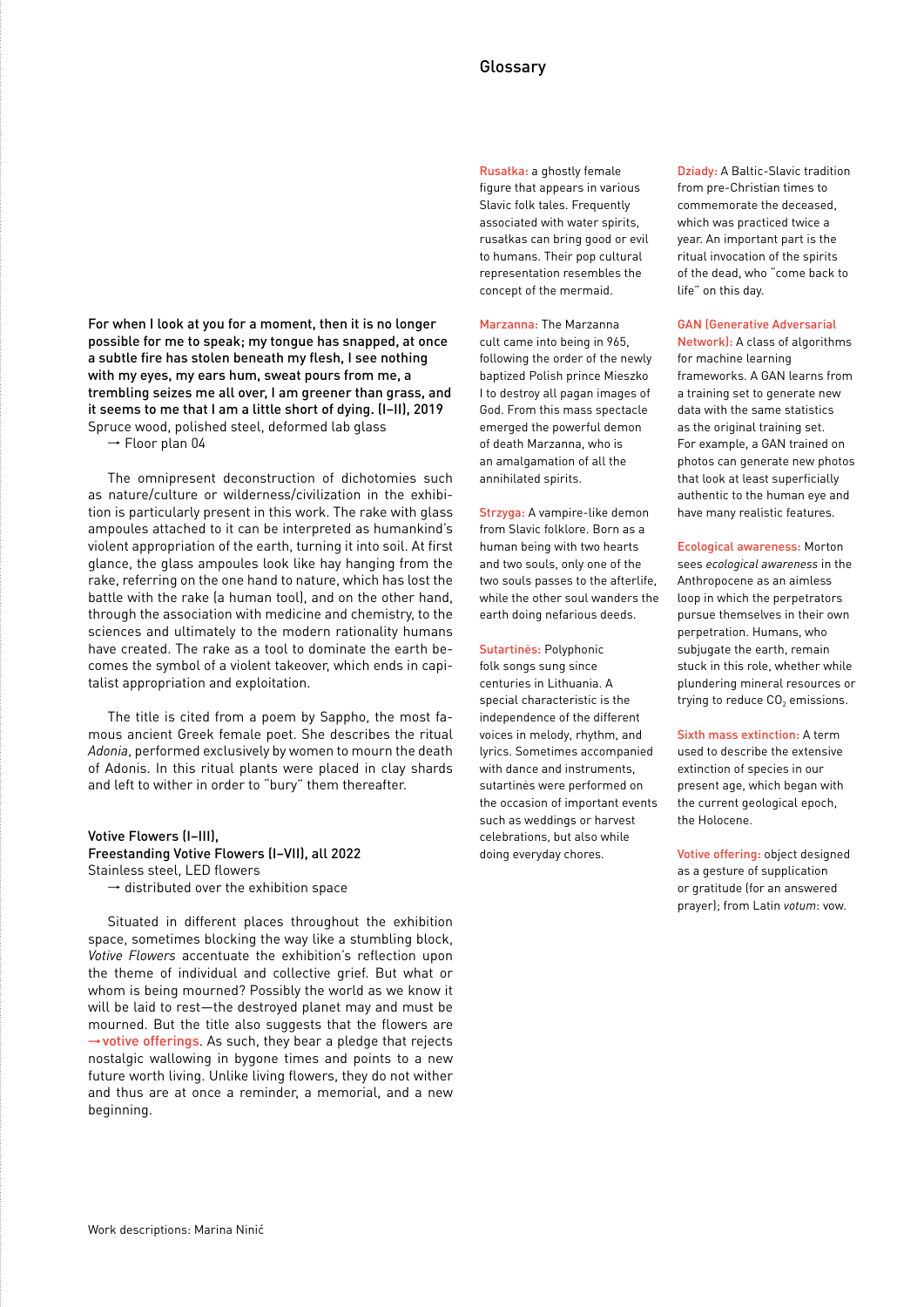# CHORUS / PREFACE (POLYPHONIC)

#### Performer I as RUSAŁKA Performer II as MARZANNA

*Pas-de-tête* reached out your dripping fingers my soul, my little heart Croakers, crakers, crocs crouched beside a conduit, a crabbling creekbed.

Walking on the head reached out your dripping fingers Oh, rise, from the soil Croakers, crakers, crocs crouched beside a conduit, a crabbling creekbed.

Feet up

reached out your dripping fingers what arms to lean upon Croakers, crakers, crocs crouched beside a conduit, a crabbling creekbed.

> Both light and darkness reached out your dripping fingers throw the soil onto one side Croakers, crakers, crocs crouched beside a conduit, a crabbling creekbed.

# DEEP BREATH

SONG (FORWARD)

#### Performer II as MARZANNA

The Earth is wretched our ground, Idzie bobo, złapie kogo? All leveled, all vanished, all settled. Contaminated, eroded, drained, exploded.

> The negation of the rock, our ground, Idzie bobo z da-le-ka, All leveled, all vanished, all settled. Contaminated, eroded, drained, exploded.

To give rise to the soil, our ground, Idzie bobo po żelazie All leveled, all vanished, all settled. Contaminated, eroded, drained, exploded.

#### Performer I as RUSAŁKA

The negation of the soil, our ground, Idzie bobo i dotknie tu kogo... tu, tu, tu... All leveled, all vanished, all settled. Contaminated, eroded, drained, exploded.

To give rise to life our ground, Idzie bobo – pogłaszcze tu kogo... mizi, mizi, mizi... All leveled, all vanished, all settled. Contaminated, eroded, drained, exploded.

The negation of life our ground, Idzie bobo – całuje tu kogo... cmoku, cmoku, cmok... All leveled, all vanished, all settled. Contaminated, eroded, drained, exploded.

#### Performer III as STRZYGA

To give rise to riches our ground, Idzie bobo – uszczypnie tu kogo... szczypu, szczypu, szczyp... All leveled, all vanished, all settled. Contaminated, eroded, drained, exploded.

The negation of riches our ground, Idzie bobo – podrapie tu kogo... drapu, drapu, drap... All leveled, all vanished, all settled. Contaminated, eroded, drained, exploded.

**INTERMISSION** 

Performer II as MARZANNA

Oh, rise, from the earth, From the dark soil; What legs, poor me, can I use to lift myself, ah, Oh, what arms to lean upon; Ah, my soul, my little heart. Oh, make your fingernails into spades, Your palms into shovels; Oh, throw the soil onto one side, And the slab to the other. Turn your hands into shovels. Dig yourself out. Return to me.

To give rise to uprisings. our ground, Idzie bobo – utuli tu kogo... luli, luli, lu... All leveled, all vanished, all settled. Contaminated, eroded, drained, exploded.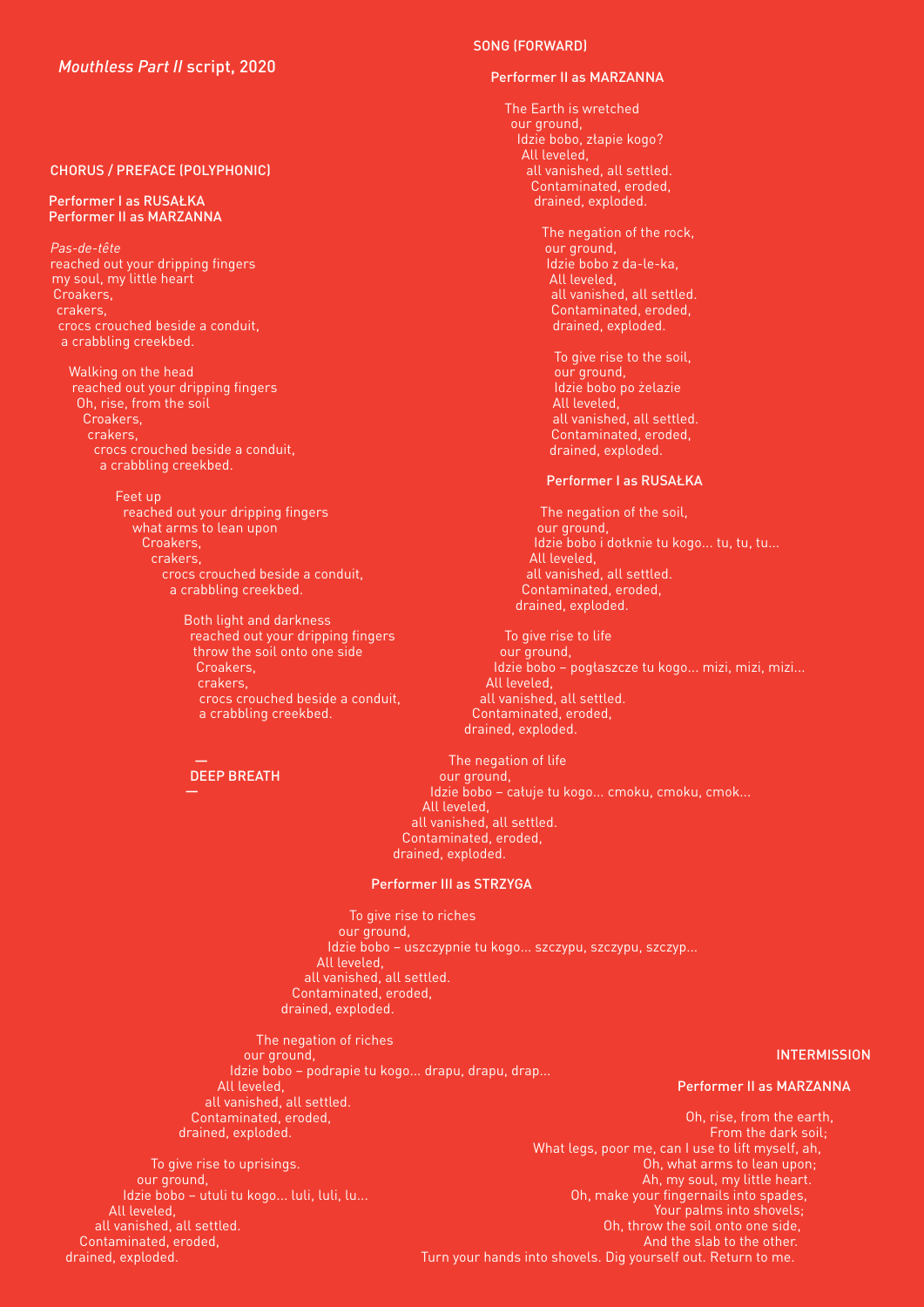#### SONG (REVERSE)

# EPILOGUE

- Performer III as STRZYGA
- there is not
- there is not a soul
- there is not a soul
- there is not, there is not a soul
- there is not, there is not a soul

there, there is not

there is not a soul

there is not

there is not a soul

there is not

there is not a soul

there is not

there is not a soul

there is not

there is not

there is not

there is not

there is not a soul

there is not

there is not a soul

there is not

there is not a soul

there is not

there is not a soul

there is not

there is not

a soul

there is not

there is not

Feet up reached out your dripping fingers what arms to lean upon Croakers, crakers, crocs crouched beside a conduit, a crabbling creekbed.

reached out your dripping fingers throw the soil onto one side Croakers, crakers, crocs crouched beside a conduit, a crabbling creekbed.

# Performer III as STRZYGA

drained, exploded. Contaminated, eroded, all vanished, all settled. All leveled, Idzie bobo – utuli tu kogo... luli, luli, lu... our ground, 9. To give rise to uprisings.

drained, exploded. Contaminated, eroded, all vanished, all settled. All leveled, Idzie bobo – podrapie tu kogo... drapu, drapu, drap... our ground, 8. The negation of riches

drained, exploded. Contaminated, eroded, all vanished, all settled. All leveled, Idzie bobo – uszczypnie tu kogo... szczypu, szczypu, szczyp... our ground, 7. To give rise to riches

#### Performer I as RUSAŁKA

drained, exploded. Contaminated, eroded, all vanished, all settled. All leveled, Idzie bobo – całuje tu kogo... cmoku, cmoku, cmok... our ground, 6. The negation of life

drained, exploded. Contaminated, eroded, all vanished, all settled. All leveled, Idzie bobo – pogłaszcze tu kogo... mizi, mizi, mizi... our ground, 5. To give rise to life

> drained, exploded. Contaminated, eroded, all vanished, all settled. All leveled, Idzie bobo i dotknie tu kogo... tu, tu, tu... our ground, 4. The negation of the soil,

#### Performer II as MARZANNA

drained, exploded. Contaminated, eroded, all vanished, all settled. All leveled, Idzie bobo po żelazie our ground, 3. To give rise to the soil,

drained, exploded. Contaminated, eroded, all vanished, all settled. All leveled, Idzie bobo z da-le-ka, our ground, 2. The negation of the rock,

> drained, exploded. Contaminated, eroded, all vanished, all settled. All leveled, Idzie bobo, złapie kogo? our ground, 1. The Earth is wretched

# CHORUS (POLYPHONIC)

#### Performer I as RUSAŁKA Performer II as MARZANNA

*Pas-de-tête* reached out your dripping fingers my soul, my little heart Croakers, crakers, crocs crouched beside a conduit, a crabbling creekbed.

 Walking on the head reached out your dripping fingers Oh, rise, from the soil Croakers, crakers, crocs crouched beside a conduit,

a crabbling creekbed.

Both light and darkness